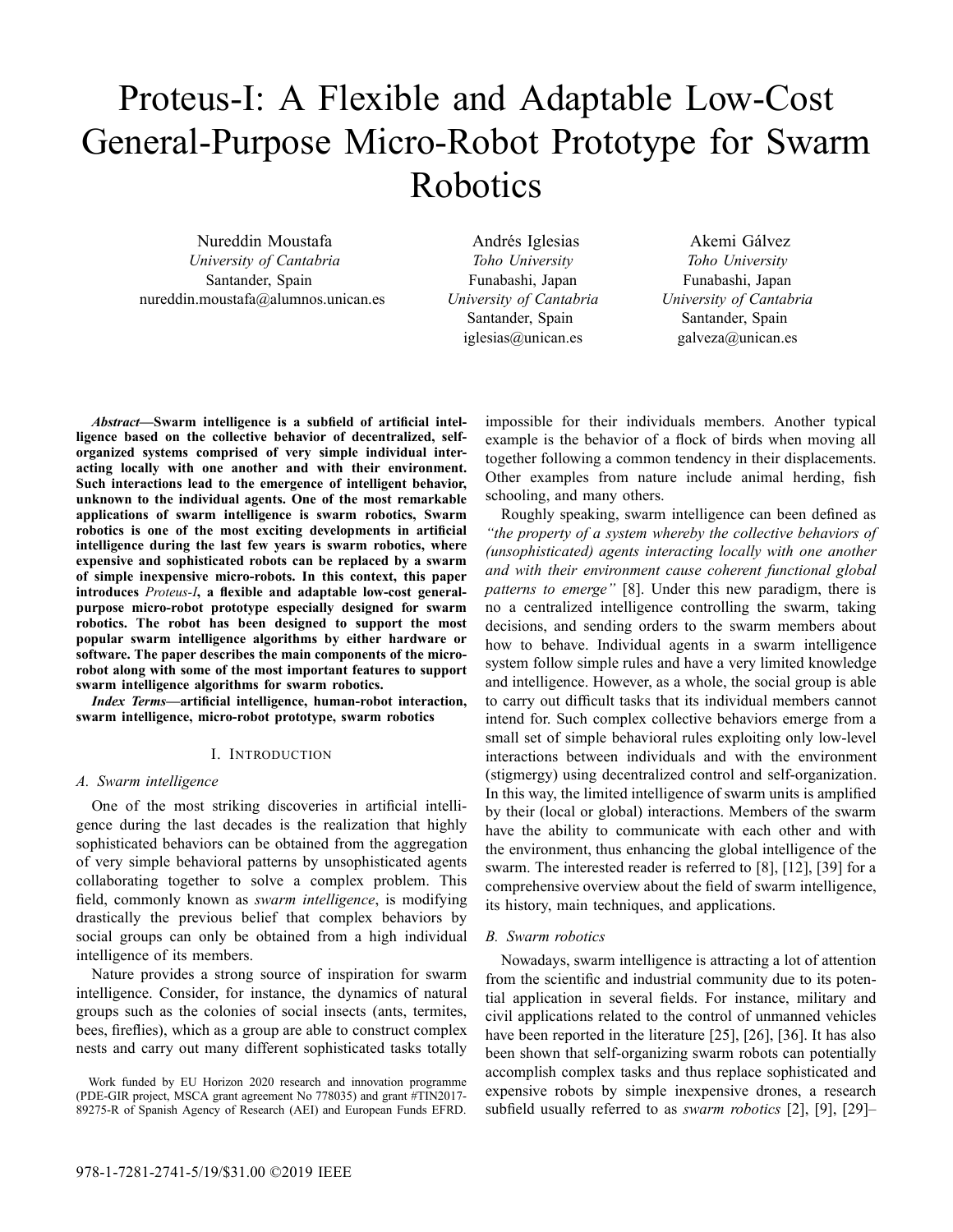[32], [37], [43]. As remarked by several authors [1], [5], swarm robotic systems offer several interesting advantages, such as:

- *Improved performance by parallelization*: swarm intelligence systems are very well suited for parallelization, because the swarm members can perform different actions at different locations simultaneously. This feature makes the swarm more flexible and efficient for complex tasks, as individual robots (or groups of them) can solve different parts of a complex task independently.
- *Task enablement*: groups of robots can do certain tasks that are impossible or very difficult for a single robot (e.g., collective transport of too heavy items, dynamic target tracking, cooperative environment monitoring, autonomous surveillance of large areas).
- *Scalability*: inclusion of new robots into a swarm does not require reprogramming the whole swarm. Furthermore, because interactions between robots involve only neighboring individuals, the total number of interactions within the system does not increase dramatically by adding new units, making the system highly scalable.
- *Distributed sensing and action*: a swarm of simple interconnected mobile robots deployed throughout a large search space possesses greater exploratory capacity and a wider range of sensing than a sophisticated robot. This makes the swarm much more effective in several tasks: exploration and navigation (e.g., in disaster rescue missions), nanorobotics-based manufacturing, microbotics for human body diagnosis, and many others.
- *Fault tolerance*: due to the decentralized and selforganized nature of the swarm, the failure of a single unit does not affect the completion of the given task.

All these advantages motivated a great interest in swarm robotics during the last two decades. The reader is kindly referred to Section II for further details on this issue.

# *C. Aims and structure of this paper*

In this context, the present paper presents *Proteus-I*, a micro-robot prototype for swarm robotics. This prototype has been designed to meet four important differential features:

- 1. *It is a low-cost prototype*. Many approaches in robotics contain highly sophisticated components, making the robots very expensive. Opposed to these expensive alternatives, this approach is designed to be not only costeffective but also low-cost. In this implementation, a single robotic unit costs less than 50US\$.
- 2. *It is very flexible and adaptable*. This implementation is very flexible, in the sense that its different components can be added or removed very easily. To this aim, the present design is fully modular and the robot does not contain fixed parts. It is also very adaptable, meaning that the robot can be adapted or modified by simple removal, replacement, or addition of different components in order to meet different goals.
- 3. *It is a general-purpose robot*. Instead of a specialized goal-oriented robotic platform, the present design leads

to a general-purpose robot. This feature is a consequence of the previous one, as we can simply modify some components (e.g., the sensors) for different purposes or applications.

4. *It is well suited for swarm robotics*. Despite its lowcost design and implementation, the robot has enough computing power to support the most important swarm intelligence techniques running locally at software level. Furthermore, the robots of the swarm are highly interconnected with one another via standard communication interfaces.

The structure of this paper is as follows: Section II describes some previous work in the field. Then, Section III describes our design and implementation of the micro-robot, including the hardware architecture and main components, its assembly and the programming framework. Finally, Section IV revisits some of the most popular swarm intelligence methods and discuss the main features of our micro-robot *Proteus-I* to support such methods for swarm robotics.

# II. PREVIOUS WORK

Swarm robotics has attracted much attention from the scientific community and the industry during the last decades. Pioneering research projects dating back the 80s and 90s (such as CEBOT, SWARMS or ACTRESS) made just preliminary advances, yet they set the foundations of the field. Since then, ambitious large-scale projects, such as the Europeanfunded projects Swarm-bots (2001-2005), i-Swarm (2004- 2008) and Swarmanoid (2006-2010) and initiatives from USA universities such as Harvard, MIT, Stanford, UPenn, ASU, Texas A&M and many others, have led to a boost in swarm robotics. As a result, several approaches have been described in the literature during the last few years.

One of the first approaches in the field was the robot *Khepera* [17], developed at the EPFL (Lausanne, Switzerland) in mid 90s. Subsequently versions (such as *Khepera III* [20]) were released for the following decade along with some simulation platforms. This work was later extended to a new robot, *Alice* [6], [7], developed by Gilles Caprari at the Autonomous Systems Lab at EPFL. From the very beginning, *Alice* designed to be autonomous, small (with just under 1 cubic inch, it featured a very amazingly small size for its time), and relatively inexpensive, making it affordable to construct and operate a large crowd of robots simultaneously (such as swarms of 90 robots working cooperatively, a very impressive number for that time). They were also highly configurable, with numerous extension modules available for different research purposes.

A larger (CD size) robot was *Kobot* [33], [34]. It was applied to analyze the self-organized flocking of a swarm of robots moving as a coherent group and avoiding obstacles as if they were a single "super-organism". The *e-Puck* was a popular cylindrical-shaped micro-robot designed to be robust and affordable enough to allow intensive classroom use [19]. It was quite popular for academic purposes, particularly in small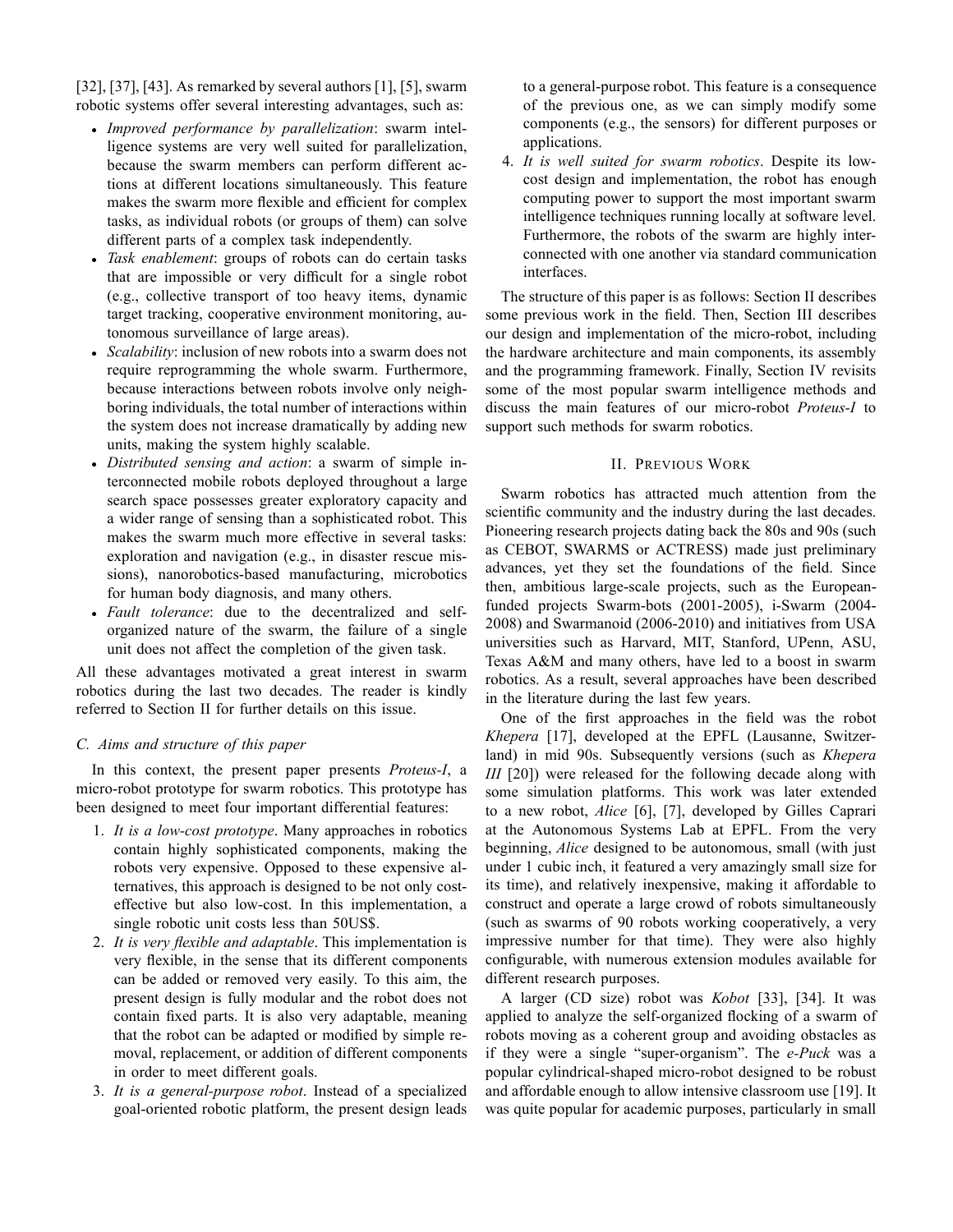amounts. However, it was a little bit big and quite expensive for large bulks, as required for crowds in swarm robotics.

Another popular micro-robot was *Jasmine*, a public openhardware development to create a simple and cost-effective micro-robotics platform [27]. This micro-robot has been widely used in swarm robotics studies, such as playing the role of a honeybee in aggregation scenarios [10]. A differential feature of *Jasmine* with respect to other swarms of robots is that Jasmine only supports local communication, while long distance communication is neither intended nor implemented, making it a good testbed for many problems. Other microrobots well suited for swarm robotics are *S-bot* [18], *i-Swarm robot* [35], *SwarmBot* [13], *AMiR* (Autonomous Miniature Robot) [2], *Colias* [3] and its evolution, *Colias*-Φ [4].

Motivated by the recent trend of increasing the number of robots in the swarm, several relevant works are focusing on scalability issues and the challenges they present. Crowds of up to 100 robots (and even more) has been analyzed in projects, such as the *I-swarm* and the *iRobot* swarm projects, by using *R-one*, *iRobot*, *SwarmBot* and other micro-robotics models [14]–[16], [24], [28].

A significant step in this regard was the small *kilobot*, by Michael Rubenstein, at the Self Organizing Systems Research Group at Harvard University [21]. It is a small, cheap and very simple microrobot. It can only perform three simple tasks: respond to light, measure a distance, and sense the presence of other robots. However, when combined, they can organize themselves into shapes, such as grouping into clusters based on their own color light (or that of their neighbors) or dispersing to fill a space. Kilobots are programed all at once, as a group, using infrared light. Recently, a swarm of one thousand kilobots has been reported in the literature [22]. With this huge amount, individual units are not really important; it does not even matter if one or a few robots break down, as the collective behavior of the swarm still prevails. In other words, a large robotic swarm provides a lot of flexibility and robustness, as the collective tendency of the swarm is highly immune to individual failures or breakages [23]. It also gives room to analyze some interesting configurations; for instance, a gradient formation, where a source robot generates a gradient value that is incremented as it propagates through the swarm, giving each robot a metrics of the distance value from the source, or for localization tasks, where robots determine their position in the coordinate system by communicating with already localized robots [22], [23].

# III. DESIGN AND IMPLEMENTATION

# *A. Hardware architecture and components*

Figure 1 shows the different components used in *Proteus-I*:

1) the *chassis*: the robot is mounted on a rigid chassis, shown in orange color in that figure. The chassis and other mechanical parts such as the holders have been generated by 3D printing from a 1.75 mm PLA (polylactic acid) filament by using a fully enclosed domestic desktop 3D printer. The robot moves through two side



Fig. 1: Main components of the micro-robot *Proteus-I*.

wheels driven by two continuous rotation servomotors, displayed in the picture. Unlike ordinary motors, servo motors can be individually controlled. Only the indication of the angle of rotation for moving the motor is necessary.

- 2) a *battery*: the chassis hosts the 3.7V battery with its board connectors and the electronics of our robotic unit.
- 3) a *boost step-up power*: in our implementation, we also include the module *Lithium 134n3p* charger, a builtin charge and discharge power MOS operating at an input voltage in the range  $3.7V \sim 5.5V$  with output voltage 5V and providing charge and discharge management, temperature control and protection against overtemperature, output over-voltage, short circuit, heavy load over-charge and over-discharge. This component is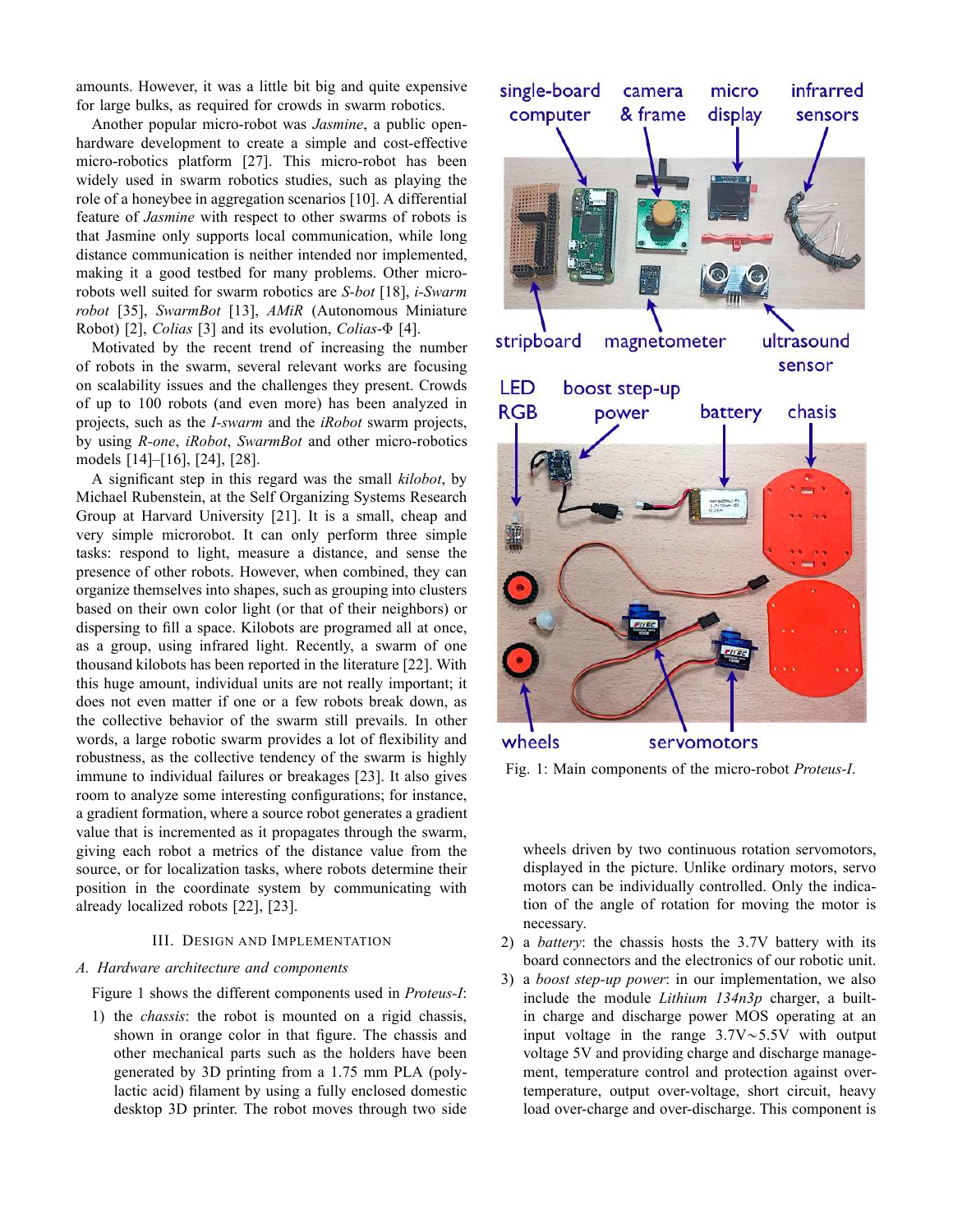required for the battery to be voltage-compatible.

- 4) a *single-board micro-computer*: in this implementation we use the popular micro-computer *Raspberry Pi Zero W*, one of the most affordable and costeffective micro-computers in the market, with a prices of 10US\$. This micro-computer comes with a 32-bit RISC ARMv6Z architecture, featuring a Broadcom BCM2835 system on a chip application processor. Its CPU is the ARM1176JZF-S core by ARM, running at 1GHz. It also includes a graphical processor unit Broadcom Video Core IV running at 250 MHz, with support to Open GL and featuring a H.264/MPEG-4 AVC highprofile decoder and encoder with support to 1080p (highdefinition video mode). The system comes with 512 MB (shared with the GPU), 1micro-USB (direct from the BCM2835 chip), a MIPi camera interface for video input, mini-HDMI at 1080p resolution and composite video for video output, 2 boards via the serial bus  $I^2S$  for audio input, a stereo audio through PWM on GPIO for audio output, and a MicroSDHC non-volatile memory card for data storage. The card also provides support for communications via Bluetooth 4.1 for very short distances (about a range of 10 meters or less), 802.11n wireless LAN for wider areas (up to 100 meters), and a FM receiver working in the range 65 MHz to 108 MHz FM bands, all through the Cypress CYW43438 wireless chip. It also has an unpopulated HAT-compatible 40-pin GPIO header, and composite video and reset headers. These wireless communication options are used for communication and data exchange over short distances among the robots of the swarm and with a central server for tracking purposes.
- 5) a *stripboard*: for further connectivity of electronic components. This stripboard is located close to the board chip to gain access to all micro-computer pins.
- 6) an *ultrasound sensor*: in this work, we use the ultrasound sensor *HC-SR04*, manufactured by *ElecFreaks*. It is an ultrasonic sensor operating at 5V DC that uses sonar to compute the distance to an object, much like bats or dolphins actually do. Each *HC-SR04* module includes an ultrasonic transmitter, a receiver and a control circuit, with 4 pins for power, trigger (transmitter), echo (receiver), and ground. Each ultrasound pulse of our sensors operates at a constant frequency of 40 kHz, sending an 8 cycle burst of ultrasound pulses. The sensor captures its echo with signals lasting in the order of milliseconds. For this sensor, the manufacturer advises to consider over 60 ms measurement cycle, in order to prevent trigger signal to the echo signal. The accuracy range of the sensor is about 3 millimeters, with a traveling range of pulses between 2–500 centimeters. The ultrasound sensor is used for collision avoidance with static and dynamic objects (including other robots in the swarm) as well as with the boundaries of the physical 3D environment.
- 7) a LED RGB: a hand-made diode with RGB lights used



Fig. 2: Two steps of the assembly process of the micro-robot.

to indicate the different robot states, such as *active*, *idle*, *sleep*, and others.

- 8) a *magnetometer*: in this work, we use the triple-axis magnetometer board *HMC-5883L*. This user-friendly compass is a 3.3V max chip with added circuitry to make it 5V-safe logic and power, so that it can be connected to either 3 or 5V microcontrollers. It uses I2C serial bus for easy interface to communicate. Its internal functioning is based on the anisotropic magnetoresistive (AMR) technology by *Honeywell*, with AMR directional sensors having a full range of  $\pm 8$  gauss an a resolution of up to 2 milligauss. The magnetometer is used in this work for global spatial orientation of the robotic units of the swarm regardless their physical environment.
- 9) *infrared sensors*: used for collision avoidance, scene exploration and navigation throughout the 3D environment. In this work we consider a set of three infrared sensors deployed on a semi-ring holder located in the front of the robot to cover a wider exploration area. One of the IR sensors is located in the middle, and the other two near the corners in the front. They can detect obstacles in the range of 30 centimeters in the sun light. They also come with a variable resistance to adapt the sensors to different short distances.
- 10) a *mini-camera*: used for image capture and navigation. Our model provides a resolution of  $3280 \times 2464$  pixels, and support video capture at a frame rate of 30 FPS (frames per second) for a resolution of 1080p, 60 FPS at 720p and 90 FPS at 480p.
- 11) an *OLED micro-display*: it is a SDD1306 chipset with a serial connection  $I^2C$ , a size of 0.96 inches and power consumption of 20mA, it provides a resolution of  $128 \times 64$  pixels, with a vision angle of 160 degrees. It is mainly used to display relevant information for tracking purposes and also as a user-interface with the board.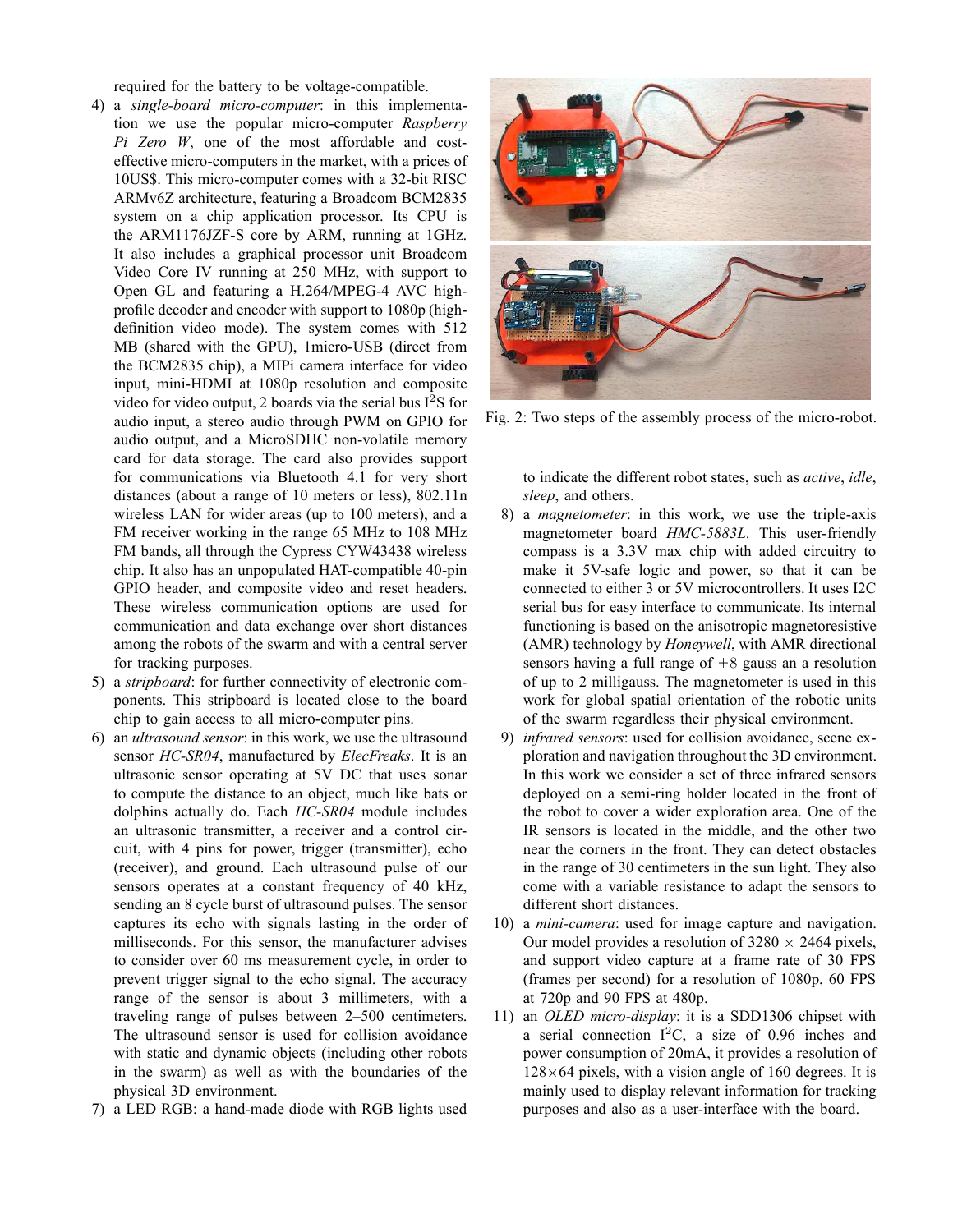

Fig. 3: Two views of the final assembled micro-robot *Proteus-I*.

All these components are connected to different I/O pins in a rather standard way. The detailed description of these connections is out of the scope of this paper and will be omitted here to keep the paper to a manageable size.

# *B. Robot assembly*

Figure 2 and 3 show different steps of the assembly process of the robot and the final assembled robot. As shown in the pictures, the micro-robot consists of two vertical layers: the lower layer, shown in Figure 2, hosts the single-board microcomputer and the infrared sensors attached to the front part (top picture), the battery, the magnetometer, the boost stepup power, the LED RGB, and the stripboard for additional connections (bottom picture). The upper layer supports the camera, the OLED micro-display, and the ultrasound sensors. Figure 3 shows the final assembled micro-robot from two different viewpoints.

# *C. Programming framework*

There are several operating systems and programming frameworks that can be used for the Raspberry Pi Zero microcomputer. Among all possibilities for the operating system, we recommend to use *Raspbian*, a free operating system based on *Debian*, optimised for the *Raspberry Pi* hardware. *Raspbian* comes with over 35,000 packages and is the recommended operating system for normal use on a *Raspberry Pi*. Other options are, for instance, Ubuntu MATE, Snappy Ubuntu, Pidora, Linutop, SARPi. Arch Linux ARM, Gentoo Linux, FreeBSD, Kali Linux, RISC OS Pi and many ohers.

Regarding the programming framework, it is strongly dependent on the programming language of choice. In this implementation, we use Phyton running on Wing IDE. We remark that Wing IDE is not directly supported by the Raspberry Pi, but it is possible o set up Wing IDE on a computer connected to the Raspberry Pi to work on and debug Python code remotely. Other possibilities include Kivy, KivyPie, GTK+, pygtk, PyQt, and Glade.

# IV. SUPPORT FOR SWARM INTELLIGENCE ALGORITHMS

In this section, some of the most popular swarm intelligence algorithms are briefly revisited. Then, we discuss the main features of the micro-robot *Proteus-I* to support the implementation of such algorithms by either hardware or software.

# *A. Particle swarm optimization*

*Particle Swarm Optimization* (PSO) is a global stochastic optimization algorithm for dealing with problems where potential solutions (called *particles*) can be represented as vectors in a n-dimensional search space [11], [12]. Particles are distributed over such space and provided with an initial velocity and the capacity to communicate with other neighbor particles, even the entire swarm. Particles 'flow" through the solution space and are evaluated according to some fitness function after each instance. Particles evolution is regulated by two memory factors: memory of their own best position and knowledge of the global or their neighborhood's best. Particles of a swarm communicate good positions to each other and adjust their own position and velocity based on these good positions. As the swarm iterates, the fitness of the global best solution improves so the swarm eventually reaches the best solution.

The dynamics of the particle swarm is considered along successive iterations, like time instances. Each particle modifies its position  $P_i$  along the iterations by storing the coordinates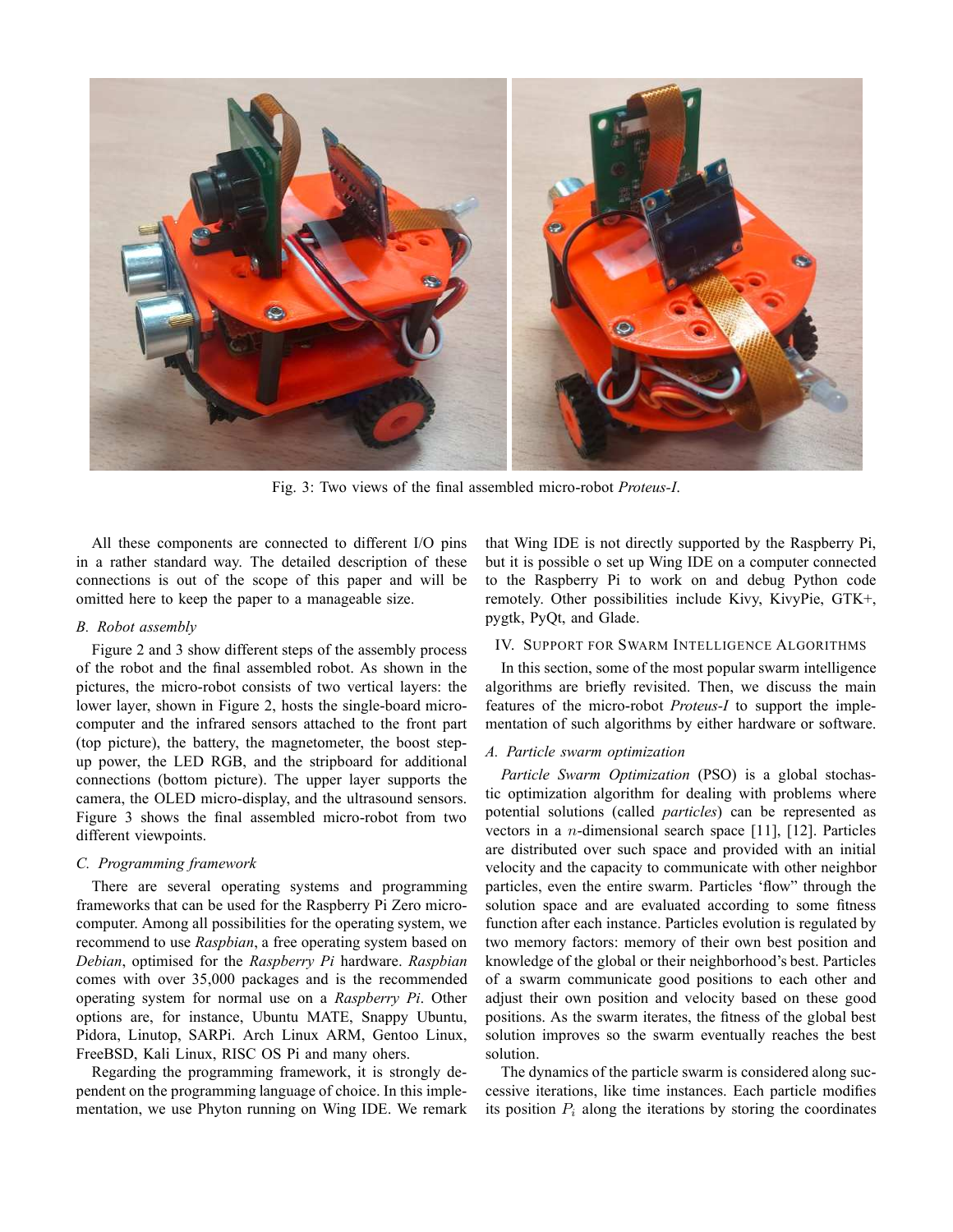$P_i^b$  associated with the best solution (fitness) it has achieved so far. These values account for the *memory* of the best particle position. In addition, members of a swarm can communicate good positions to each other, so they can adjust their own position and velocity according to this information. To this purpose, we also collect the best global position  $P_g^b$  from the initial iteration. The evolution for each particle  $i$  is given by:

$$
V_i(k+1) = w V_i(k) + \gamma_1 R_1 [P_g^b(k) - P_i(k)] +
$$
  
\n
$$
\gamma_2 R_2 [P_i^b(k) - P_i(k)]
$$
  
\n
$$
P_i(k+1) = P_i(k) + V_i(k)
$$
\n(1)

where  $P_i(k)$  and  $V_i(k)$  are the position and the velocity of particle i at time k, respectively, w is called *inertia weight* and decide how much the old velocity will affect the new one and coefficients  $\gamma_1$  and  $\gamma_2$  are constant values called *learning factors*, which decide the degree of affection of  $P_g^b$  and  $P_i^b$ . This procedure is repeated several iterations until a termination condition is reached.

# *B. Firefly algorithm*

The *firefly algorithm* (FFA) is a nature-inspired metaheuristic algorithm introduced in 2009 by to solve optimization problems [38]. The algorithm is based on the social flashing behavior of fireflies in nature. The key ingredients of the method are the variation of light intensity and formulation of attractiveness. In general, the attractiveness of an individual is assumed to be proportional to their brightness, which in turn is associated with the encoded objective function. In the firefly algorithm, there are three particular idealized rules, based on some of the major flashing characteristics of real fireflies:

- 1) All fireflies are unisex, so that one firefly will be attracted to other fireflies regardless of their sex;
- 2) The degree of attractiveness of a firefly is proportional to its brightness, which decreases as the distance from the other firefly increases due to the fact that the air absorbs light. For any two flashing fireflies, the less brighter one will move towards the brighter one. If there is not a brighter or more attractive firefly than a particular one, it will then move randomly;
- 3) The brightness or light intensity of a firefly is determined by the value of the objective function of a given problem. For instance, for maximization problems, the light intensity can simply be proportional to the value of the objective function.

# *C. Bat algorithm*

The *bat algorithm* (BA) is a bio-inspired swarm intelligence algorithm originally proposed in 2010 to solve optimization problems [40], [41]. The algorithm is based on the echolocation behavior of microbats, which use a type of sonar called *echolocation*, with varying pulse rates of emission and loudness, to detect prey, avoid obstacles, and locate their roosting crevices in the dark. The idealization of the echolocation of microbats is as follows:

1) Bats use echolocation to sense distance and distinguish between food, prey and background barriers.

| begin                                                                       |
|-----------------------------------------------------------------------------|
| Objective function $f(\mathbf{x}), \mathbf{x} = (x_1, \dots, x_D)^T$        |
| Generate initial population of <i>n</i> fireflies $x_i$ ( $i = 1, 2, , n$ ) |
| Formulate light intensity I associated with $f(\mathbf{x})$                 |
| Define absorption coefficient $\gamma$                                      |
| while $(t < MaxGeneration)$ or (stop criterion)                             |
| for $i = 1$ to n                                                            |
| for $i = 1$ to n                                                            |
| if $I(i) > I(i)$                                                            |
| <b>then</b> move firefly i towards j                                        |
| end if                                                                      |
| Vary attractiveness with distance r via $e^{-\gamma r}$                     |
| Evaluate new solutions and update light intensity                           |
| end for                                                                     |
| end for                                                                     |
| Rank fireflies and find the current best                                    |
| end while                                                                   |
| Post-processing the results and visualization                               |
| end                                                                         |

- 2) Each virtual bat flies randomly with a velocity  $v_i$  at position (solution)  $x_i$  with a fixed frequency  $f_{min}$ , varying wavelength  $\lambda$  and loudness  $A_0$  to search for prey. As it searches and finds its prey, it changes the frequency of their pulses and adjust the rate of pulse emission  $r$ , depending on the proximity of the target.
- 3) It is assumed that the loudness will vary from an (initially large and positive) value  $A_0$  to a minimum constant value  $A_{min}$ .

With these idealized rules indicated above, the basic pseudocode of the bat algorithm is shown in Algorithm 1. Basically, the algorithm considers an initial population of  $P$ individuals (bats). Each bat, representing a potential solution of the optimization problem, has a location  $x_i$  and velocity  $v_i$ . The algorithm initializes these variables with random values within the search space. Then, the pulse frequency, pulse rate, and loudness are computed for each individual bat. Then, the swarm evolves in a discrete way over generations, like time instances until the maximum number of generations,  $\mathcal{G}_{max}$ , is reached. For each generation  $q$  and each bat, new frequency, location and velocity are computed as:

$$
f_i^g = f_{min}^g + \beta (f_{max}^g - f_{min}^g) \tag{2}
$$

$$
\mathbf{v}_i^g = \mathbf{v}_i^{g-1} + \left[\mathbf{x}_i^{g-1} - \mathbf{x}^*\right] f_i^g \tag{3}
$$

$$
\mathbf{x}_i^g = \mathbf{x}_i^{g-1} + \mathbf{v}_i^g \tag{4}
$$

where  $\beta \in [0, 1]$  follows the random uniform distribution, and  $x^*$  represents the current global best location (solution), which is obtained through evaluation of the objective function at all bats and ranking of their fitness values. The best current solution and a local solution around it are probabilistically selected according to some given criteria. Then, search is intensified by a local random walk. For this local search, once a solution is selected among the current best solutions, it is perturbed locally through a random walk. If the new solution achieved is better than the previous best one, it is probabilistically accepted depending on the value of the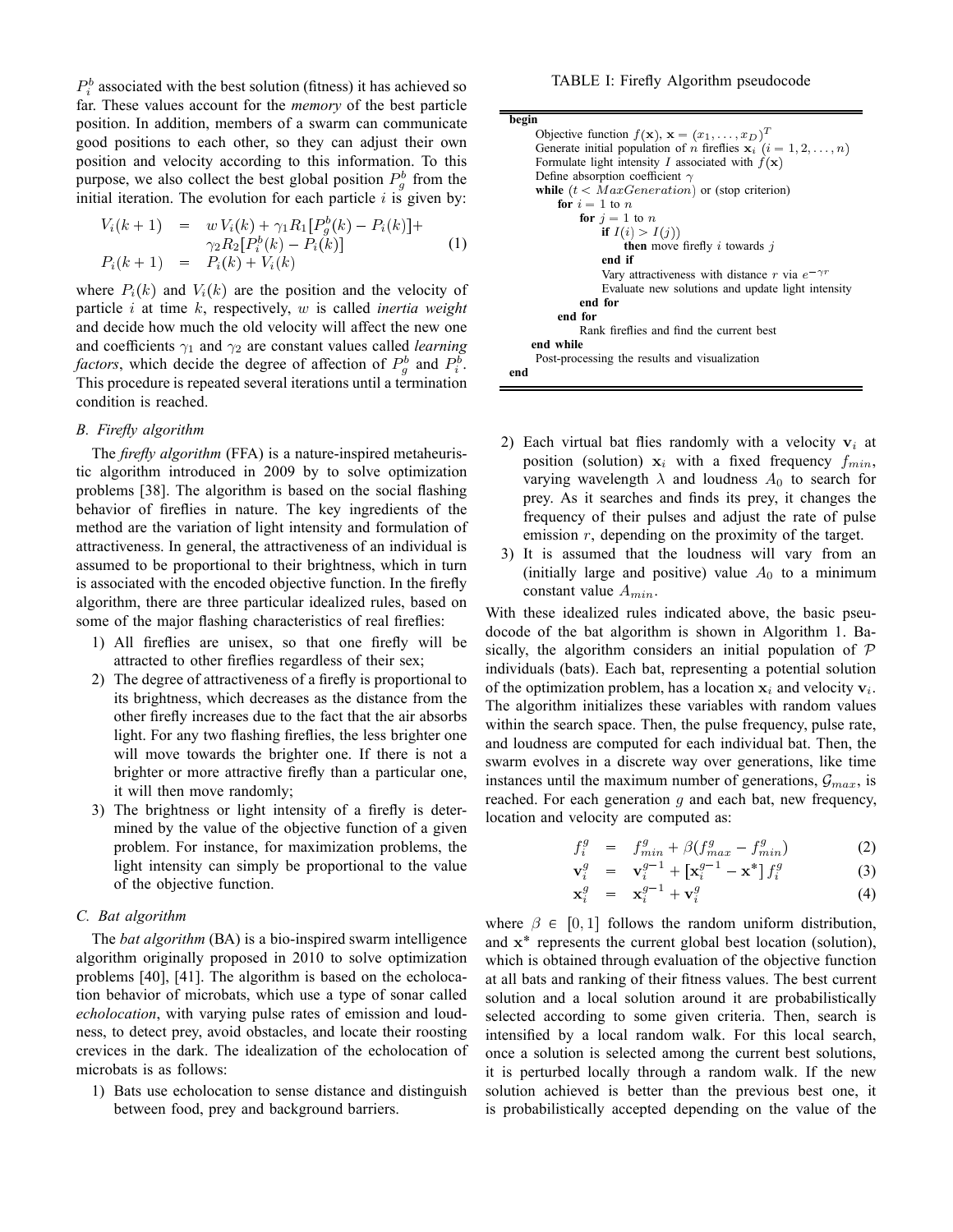TABLE II: Cuckoo search algorithm pseudocode.

| begin                                                                        |
|------------------------------------------------------------------------------|
| Objective function $f(\mathbf{x}), \mathbf{x} = (x_1, \dots, x_D)^T$         |
| Generate initial population of <i>n</i> host nests $x_i$ ( $i = 1, 2, , n$ ) |
| while $(t < MaxGeneration)$ or (stop criterion)                              |
| Get a cuckoo (say, $i$ ) randomly by Lévy flights                            |
| Evaluate its fitness $F_i$                                                   |
| Choose a nest among n (say, j) randomly                                      |
| if $(F_i > F_i)$                                                             |
| Replace $j$ by the new solution                                              |
| end                                                                          |
| A fraction $(p_a)$ of worse nests are abandoned and new ones                 |
| are built via Lévy flights                                                   |
| Keep the best solutions (or nests with quality solutions)                    |
| Rank the solutions and find the current best                                 |
| end while                                                                    |
| Postprocess results and visualization                                        |
| end                                                                          |

loudness. In that case, the algorithm increases the pulse rate and decreases the loudness.

# *D. Cuckoo search algorithm*

The *cuckoo search algorithm* (CSA) is another metaheuristic algorithm proposed in 2009 [42] and inspired by the obligate interspecific brood-parasitism of some cuckoo species that lay their eggs in the nests of host birds of other species to escape from the parental investment in raising their offspring and minimize the risk of egg loss to other species. In this algorithm, the eggs in the nest are interpreted as a pool of candidate solutions while the cuckoo egg represents a new coming solution. The method uses these new (and potentially better) solutions associated with the parasitic cuckoo eggs to replace the current solution associated with the eggs in the nest. This replacement, carried out iteratively, will eventually lead to a very good solution. In addition to this representation scheme, CSA is also based on three idealized rules [42]:

- 1) Each cuckoo lays one egg at a time, and dumps it in a randomly chosen nest;
- 2) The best nests with high quality of eggs (solutions) will be carried over to the next generations;
- 3) The number of available host nests is fixed, and a host can discover an alien egg with a probability  $p_a \in [0, 1]$ . For simplicity, this assumption can be approximated by a fraction  $p_a$  of the n nests being replaced by new nests (with new random solutions at new locations).

The CS algorithm starts with an initial population of  $n$ host nests and it is performed iteratively. For each iteration, a cuckoo egg is selected randomly and new solutions are generated by using the Lévy flight. The CS evaluates the fitness of the new solution and compares it with the current one. In case that the new solution brings better fitness, it replaces the current one. On the other hand, a fraction of the worse nests are abandoned and replaced by new solutions to increase the exploration of the search space looking for more promising solutions. The rate of replacement is given by the probability  $p_a$ , a parameter of the model that has to be tuned

TABLE III: Different features of the swarm intelligence methods supported by *Proteus-I*.

|            | Computation (real-time): supported (ARM1176JZF-S);          |
|------------|-------------------------------------------------------------|
| PSO        | <i>Positioning:</i> magnetometer & built-in digital compass |
|            | Sensors: servomotors (for velocity)                         |
|            | Communication: Wifi (IEEE 802.11n)                          |
|            | Computation (real-time):supported (ARM1176JZF-S);           |
| FFA.       | <i>Positioning:</i> magnetometer & built-in digital compass |
|            | Sensors: front and side infrared sensors                    |
|            | <i>Communication:</i> Bluetooth 4.1                         |
|            | Computation (real-time): supported (ARM1176JZF-S);          |
| <b>BA</b>  | <i>Positioning:</i> magnetometer & built-in digital compass |
|            | Sensors: ultrasound sensor (HC-SR04)                        |
|            | <i>Communication:</i> Bluetooth 4.1                         |
|            | Computation (real-time): supported (ARM1176JZF-S);          |
| <b>CSA</b> | <i>Positioning:</i> magnetometer & built-in digital compass |
|            | Sensors: mini-camera                                        |
|            | Communication: Wifi (IEEE 802.11n)                          |

for better performance. Moreover, for each iteration step, all current solutions are ranked according to their fitness and the best solution reached so far is stored as the vector  $x_{best}$ .

# *E. Proteus-I features for swarm intelligence methods*

Clearly, the major ingredients of all previous swarm intelligence methods are a population of individuals with the ability to compute their own positions according to some evolution equations and to communicate their positions to other members of the swarm. These two features are incorporated in this implementation. The individuals of the robotic swarm are identical versions of this robot *Proteus-I*. Its *Raspberry Pi Zero W* micro-processor is powerful enough to perform all the required computations in real time, including the global positioning computed in coordination with the magnetometer and its built-in digital compass, so that the robot can determine its current position with acceptable accuracy. In addition, the Wifi and Bluetooth communication protocols supported by the robot as discussed in previous section allow them to communicate their position to other members of the swarm. Finally, the different sensors of the robot can be used to meet the needs associated with the different swarm intelligence algorithms. For instance, the ultrasound sensors are ideal for the bat algorithm while the infrared sensors are particularly well suited for the firefly algorithm. Similarly, the mini-camera is adequate for the cuckoo search algorithm. Finally, particle swarm optimization does not need any particular sensor, but takes advantage of the capacity of the servomotors to compute the distance and the velocity, as required by the swarm intelligence algorithm. All these features are summarized in Table III. From this table, it can be concluded that the robot *Proteus-I* supports all major features of a number of swarm intelligence methods and provides a low-cost general-purpose robotic platform fully suitable for swarm robotics purposes.

#### **ACKNOWLEDGMENT**

This research work has received funding from the project PDE-GIR of the European Union's Horizon 2020 research and innovation programme under the Marie Sklodowska-Curie